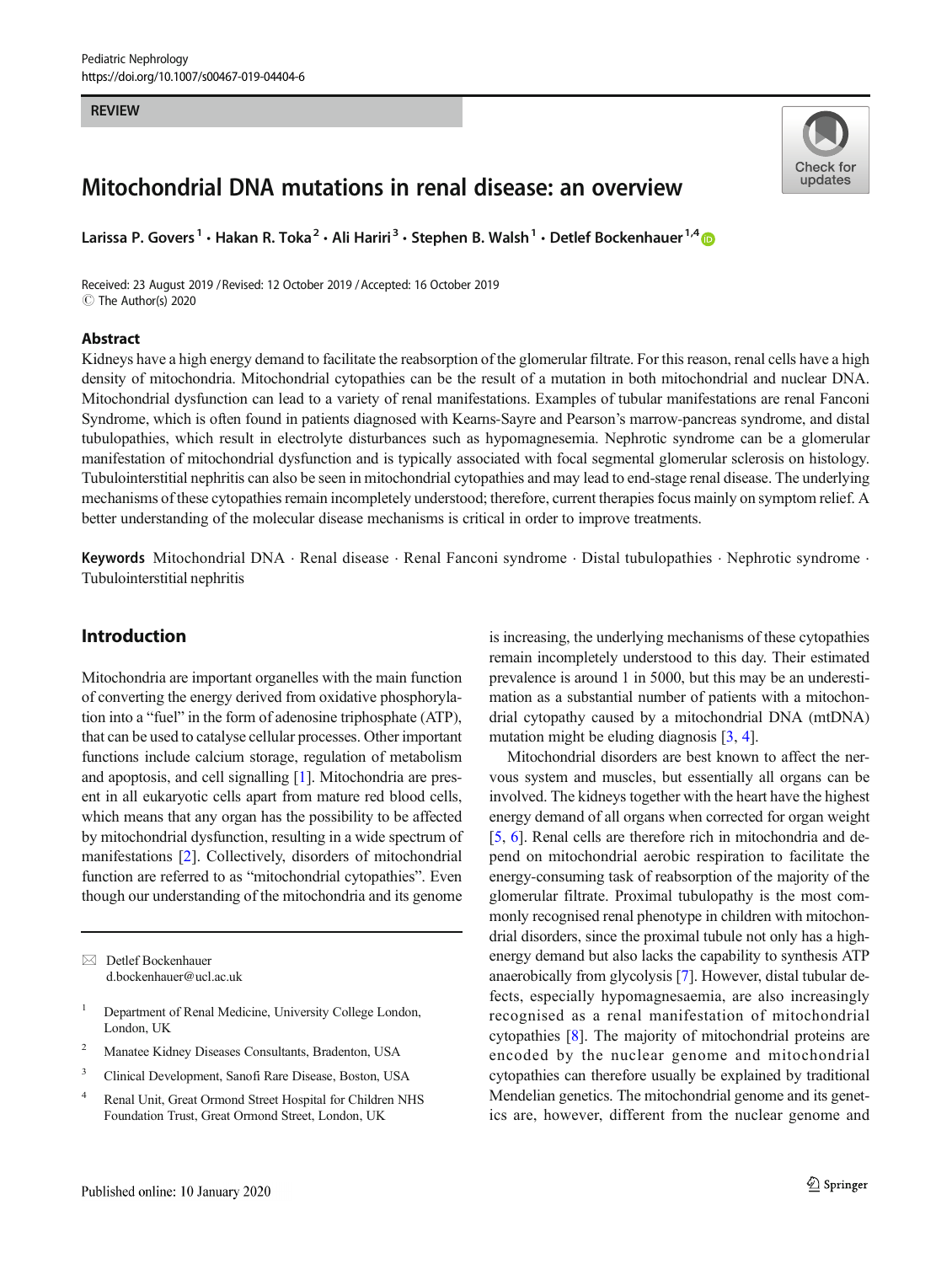<span id="page-1-0"></span>Mendelian genetics in various aspects. These differences result in interesting biological and clinical consequences.

While mtDNA mutations are typically inherited from the mother, they can also occur de novo. Moreover, a number of nuclear genes are responsible for proper maintenance of mtDNA and mutations in these genes can therefore lead to quantitative (mtDNA depletion) and qualitative defects (mtDNA deletions) defects in mtDNA [\[9](#page-6-0)]. In this review, we will focus on renal diseases caused by genetic mutations in mitochondrial DNA.

# Mitochondrial genome and genetics

#### Genome

The mitochondrial genome is a circular, double-stranded DNA molecule with a length of 16,569 base pairs. It contains 37 genes, encoding 22 tRNA, 2 rRNAs and 13 polypeptides (Fig. 1) [\[10\]](#page-6-0). Unlike the nuclear DNA, there are no intervening sequences and the entire mtDNA is either coding or involved in the regulation of transcription [\[11\]](#page-6-0). Both the tRNAs and rRNAs are involved in the intramitochondrial synthesis of proteins. The polypeptides are part of the five complexes involved in oxidative phosphorylation (OXPHOS). The complexes can be divided into two parts, complexes I–IV constitute the electron transport chain, while complex V is involved in the generation of ATP [\[12\]](#page-6-0). Approximately 1500 proteins

are localised inside the mitochondria, of which 90 are involved in OXPHOS; most are encoded by nuclear genes [\[13](#page-6-0)]. Indeed, complex II is completely encoded by nuclear DNA, while the other complexes contain subunits that are derived from both nuclear and mitochondrial DNA (Table [1](#page-2-0)) [[12\]](#page-6-0). There is also evidence that nuclear tRNAs are transported into mitochondria [\[19\]](#page-6-0). This dual genetic control contributes to the heterogeneity in clinical phenotypes.

Transcription of mtDNA occurs continuously on both strands, independent of the cell cycle and it also occurs in non-dividing cells. The strands are called heavy (H), encoding for 12 protein subunits, 2 rRNAs, and 14 tRNAs, and light (L), which encodes for 1 mRNA and 8 tRNAs [[20\]](#page-6-0). The main noncoding region is called the displacement loop (D-loop), which controls addition, replication, transcription and translation of mtDNA [[11](#page-6-0)]. Transcription of mtDNA is dependent on the association between DNA-directed polymerase RNA mitochondrial (POLRMT) and two initiation factors: mitochondrial transcription factor A (TFAM) and mitochondrial tran-scription factor B1 or B2 (TFB1M or TFB2M) [[21\]](#page-6-0). The expression of the mitochondrial genome is initiated by the transcription of mtDNA from bidirectional heavy- and lightstrand promoters to produce polycistronic transcripts [[22\]](#page-6-0). The role of TFAM is to recruit POLRMT to the promoter initiation site in order for TFB2M to melt the promoter [[23\]](#page-6-0). For the elongation stage, POLMRT requires transcription elongation factor (TEFM), which promotes POLRMT to form longer transcripts [\[24\]](#page-6-0). MtDNA replication is accomplished

Fig. 1 The circular human mitochondrial genome. The letters represent the tRNA genes. ND: NADH dehydrogenase; COX: Cytochrome C Oxidase; ATP6/8: ATP synthase genes 6 and 8

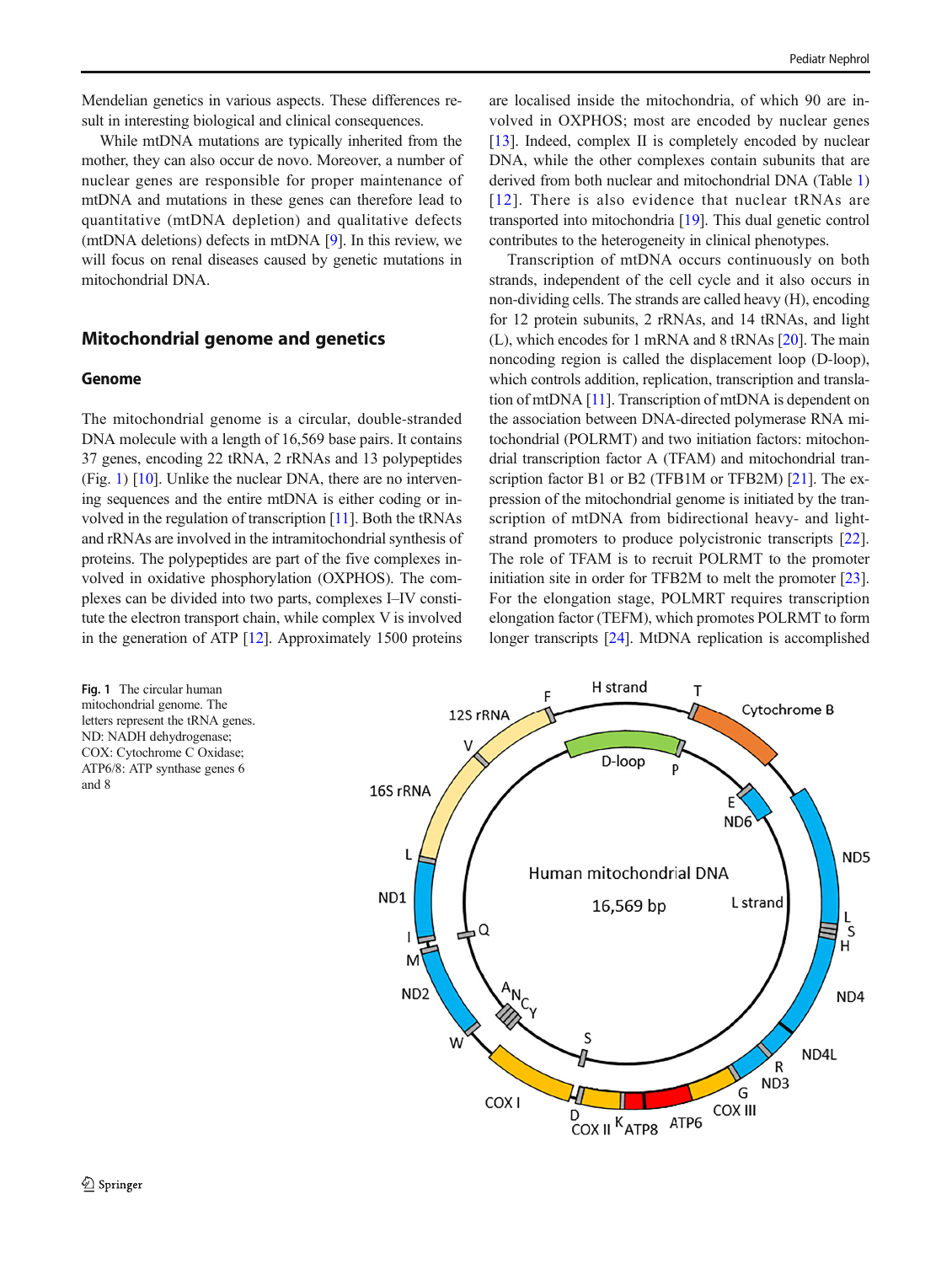<span id="page-2-0"></span>Table 1. The number of nuclear and mitochondrial genes for each respiratory complex

| Complex                            | Genes nuclear DNA | Genes mitochondrial DNA | Total genes |
|------------------------------------|-------------------|-------------------------|-------------|
| Complex I $[14]$ (Blue)            | 38                | 7                       | 45          |
| Complex II $[15]$                  | 4                 | $\mathbf{0}$            | 4           |
| Complex III $[16]$                 | 10                |                         | 11          |
| (Orange)<br>Complex IV $[17]$      | 10                | 3                       | 13          |
| (Yellow)<br>Complex $V$ [18] (Red) | 14                | 2                       | 16          |

The first column refers to the colour of the genes in Fig. [1](#page-1-0)

by various nuclear-encoded proteins. One of the proteins responsible is DNA polymerase  $\gamma$  (POL $\gamma$ ). POL $\gamma$  is a heterotrimer with two subunits POLγA, which proofreads newly synthesised DNA, and POLγB, which enhances interactions with the DNA template. Mutations in POLγA lead to the accumulation of genetic alterations in mtDNA [\[25](#page-6-0)].

#### **Genetics**

Within a eukaryotic cell, multiple mitochondria exist, that each contains 1 to 15 mtDNA molecules. Mutations that affect all mtDNA copies are termed homoplasmic; mutated and wild-type DNA are also able to coexist in the same cell and are thus referred to as heteroplasmic. In contrast to nuclear DNA, the replication of mtDNA is not linked to the cell cycle, which allows some templates to replicate more than once during each cycle and others not at all [\[26\]](#page-6-0). In order for the mitochondria to become dysfunctional, a minimum amount of the mutated mtDNA has to be present in the cell, which is also referred to as the threshold level. This level, however, can be different between tissues due to the divergent energy dependence [\[27\]](#page-6-0). The threshold level of mutation is important for the clinical manifestations of the disease.

Mitochondrial DNA is inherited exclusively from maternal egg cells, because the paternal mitochondria and their DNA are actively eliminated [[28\]](#page-6-0). As a result, fathers with mtDNA mutations are at no risk of transmitting the defect to their offspring. In addition, a mutation can occur de novo [[29\]](#page-6-0). The risk of disease in offspring is dependent on the type of mutation and heteroplasmy in the mother. In the case of a homoplasmic mutation, all the maternal offspring will inherit the affected mtDNA. The penetrance, however, can be variable between patients, because it is also dependent on interactions with nuclear DNA. This is consistent with the role of nuclear genetic modifiers. Environmental factors can also contribute to the manifestation of the phenotype. When the mother carries a heteroplasmic mutation, both the normal and mutant mtDNA are randomly distributed to the daughter cells. This can lead to different levels of mutated mtDNA

between offspring, depending on the number of mutated copies in the respective oocyte. But, as the mutated copies are randomly distributed during cell division after fertilisation, it can also lead to divergent mutant load between the various tissues in the offspring. This distribution of mutant mitochondria, however, is subject to the "bottleneck effect": during germ cell development, there is a reduction in mtDNA molecules, so that only a small number are present in oocytes [[30](#page-6-0)]. Depending on the number of mutant mtDNA that was randomly chosen for a given cell, different ratios of healthy and mutant mitochondria will be present in the various oocytes [\[31\]](#page-6-0). In addition, there may be focal destruction of mutant mtDNA by autophagy or elimination of cells with a high load of mutant with mitochondria because of their reduced fitness [[32\]](#page-6-0). These factors may explain why mitochondrial mutations do not affect all offspring, or even organs within the same individual, equally.

The mutation rate in the mitochondrial genome is 5 to 10 times greater than in the nuclear genome [[33\]](#page-6-0). This can be attributed to the high amount of reactive oxygen species (ROS) in the mitochondria, that are produced during the ATP synthesis, which can damage mtDNA. Spontaneous mutations from ROS affect the mitochondrial genome more extensively than the nuclear genome. Reasons for this include the absence of protective histones in the mitochondria and the lack of efficient internal repair mechanisms for DNA in the mitochondrial genome compared to the nuclear genome. These mutations can lead to mitochondrial dysfunction, leading to a further increase in ROS production [\[34](#page-6-0)]. This progressive damage in the mitochondrial genome and the consequent decrease in mtDNA copy number is thought to contribute to ageing and has been associated with cardiovascular and chronic kidney disease [\[35](#page-6-0)]. Generally, the mutations in mtDNA are mostly located in the genes involved in maintenance, transcription, and translation of mtDNA such as transfer and ribosomal RNAs as opposed to in the genes encoding for the OXPHOS subunits [[36\]](#page-6-0). Yet, regardless of the location of the mtDNA mutation, renal manifestations and especially proximal tubulopathy have been reported.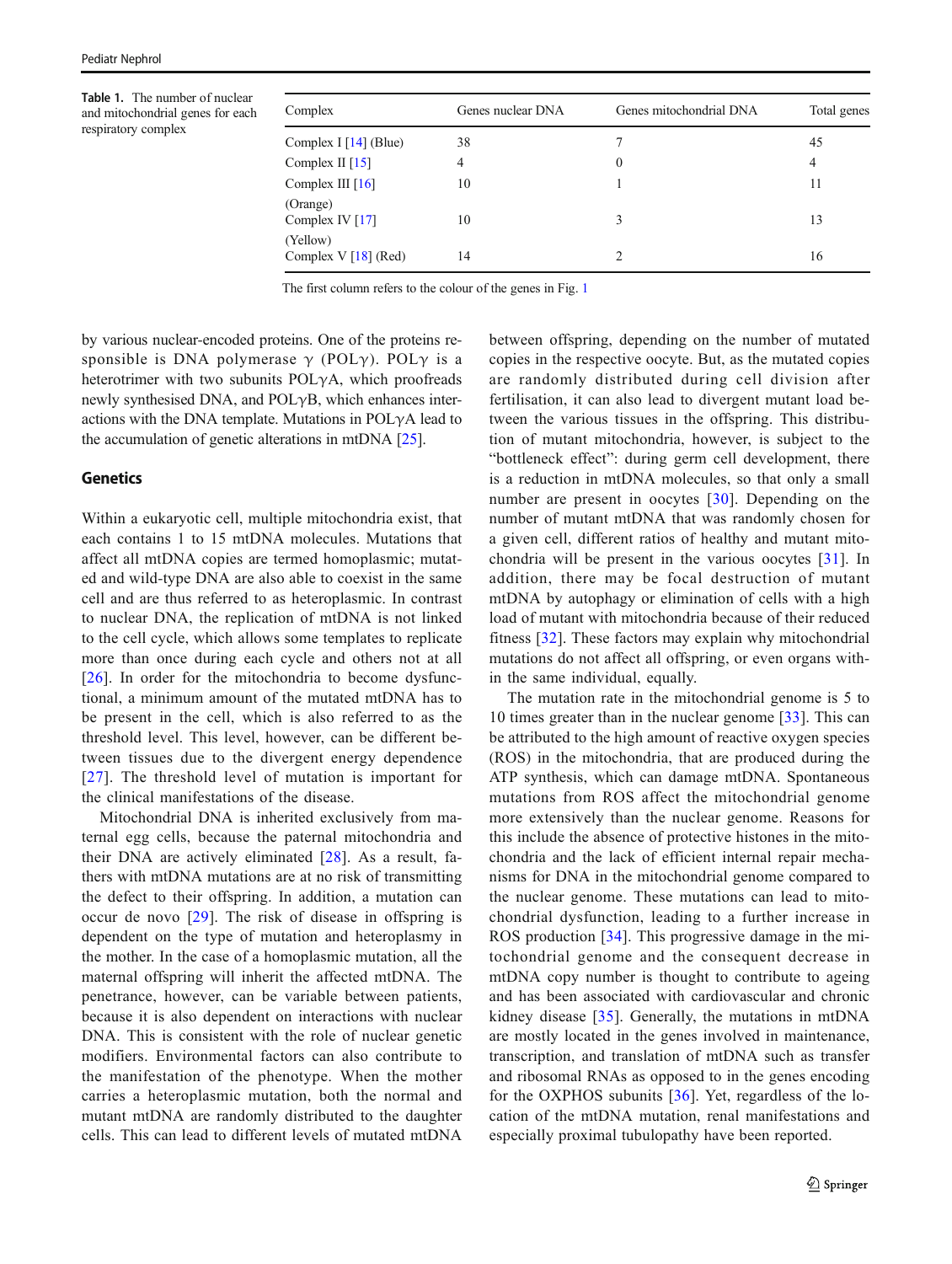<span id="page-3-0"></span>Table 2. Overview of mitochondrial mutations reported in patients with proximal tubular dysfunction

| Category                      | Mutation         | Reference            |
|-------------------------------|------------------|----------------------|
| Isolated proximal tubulopathy | 2.8 kbp deletion | Szalbocs et al. [55] |
| <b>KSS</b>                    | 5 kbp deletion   | Shoffner et al. [50] |
| <b>KSS</b>                    | 5.4 kbp deletion | Mori et al. [48]     |
| <b>KSS/PMPS</b>               | 7.4 kbp deletion | Lee et al. $[54]$    |
| <b>PMPS</b>                   | 3.3 kbp deletion | Solano et al. [45]   |
| <b>PMPS</b>                   | 4977 bp deletion | Niaudet et al. [51]  |
| <b>PMPS</b>                   | 5.7 kbp deletion | Majander et al. [52] |
| CCO                           | 7.3 kbp deletion | Au et al. [53]       |

# Tubular defects

#### Proximal tubular dysfunction

A generalised impairment of proximal tubule function is called renal Fanconi syndrome (RFS), and is characeterised by decreased reabsorption of various filtered solutes, such as electrolytes, sugars, amino acids and proteins [[37\]](#page-7-0). Features typically associated with RFS include low molecular weight proteinuria, generalised aminoaciduria, hypophosphatemia (with or without bone disease), non-diabetic glycosuria, hypouricosuria and proximal renal tubular acidosis. If a renal biopsy is performed it will typically show dysmorphic mitochondria on electron microscopy [[38](#page-7-0)]. However, the manifestation of RFS can differ between these patients, depending on the severity of the tubular dysfunction. Accordingly, the renal manifestations could be limited to a subset of the beforementioned abnormalities [\[37](#page-7-0)]. Besides mitochondrial mutations, this disorder can result from many other causes such as inherited metabolic disease or toxic agents.

Pediatr Nephrol

#### **Mutations**

Renal manifestations without any extra-renal dysfunction may be the first clinical symptom of mitochondrial disorders, since proximal tubule cells are highly dependent on ATP provision [\[39\]](#page-7-0). However, ultimately, multiple organs may be affected with consequent neurological symptoms, myopathy, deafness or cardiac problems [\[40](#page-7-0)–[43\]](#page-7-0). In fact, these other symptoms may predominate and kidney involvement is only recognised later: multiple cases have been reported of patients initially diagnosed with Pearson's marrow-pancreas syndrome (PMPS), defined by sideroblastic anaemia and pancreas dysfunction, who also developed RFS [[44](#page-7-0)–[46](#page-7-0)]. Similar reports exist for Kearns-Sayre (KSS) [\[47](#page-7-0)–[50\]](#page-7-0) and Leigh syndrome [\[40](#page-7-0)]. Several studies have found large mtDNA deletions in mitochondrial DNA to be the underlying cause, ranging from 2.7 to 7.4 kbp deletions [\[48](#page-7-0), [51](#page-7-0)–[55\]](#page-7-0). Overall, these patients show phenotypic similarities to Pearson and Kearns-Sayre syndromes. Furthermore, RFS can be a symptom of cytochrome C oxidase (CCO) deficiency [\[41](#page-7-0), [56\]](#page-7-0). After analysis of the respiratory chain complexes using muscle biopsies, complex III and IV were found to have a decreased activity [\[39](#page-7-0), [42,](#page-7-0) [43](#page-7-0), [48](#page-7-0)].

#### Distal tubular dysfunction

In addition to proximal tubulopathy, there have also been patients described suffering from specific electrolyte disturbances, most commonly hypomagnesemia and hypokalaemia. The key nephron segment for regulated magnesium reabsorption is the distal convoluted tubule (DCT) and its high-energy consumption makes it vulnerable to mitochondrial dysfunction [[57](#page-7-0)]. Several cases have been described of patients suffering from electrolyte disturbances, consistent with DCT dysfunction. Again, many of these patients have multisystem disorders, such as Kearns-Sayre syndrome [[58](#page-7-0)–[60](#page-7-0)] or Leigh syndrome [[61\]](#page-7-0).

Table 3. Overview of mitochondrial mutations reported in patients with distal tubular dysfunction.

| Category                                                | Mutation         | Reference                |
|---------------------------------------------------------|------------------|--------------------------|
| Hypomagnesemia and hypokalaemia                         | T4291C           | Wilson et al. [8]        |
| Hypomagnesemia and hypokalaemia                         | 8.8 kbp deletion | Goto et al. [49]         |
| Hypoparathyroidism                                      | 7813 bp deletion | Wilichowski et al. [65]  |
|                                                         | 8348 bp deletion |                          |
|                                                         | 8587 bp deletion |                          |
|                                                         | 9485 bp deletion |                          |
| Hypoparathyroidism                                      | 6 kbp deletion   | Lee et al. $[67]$        |
| Hypoparathyroidism                                      | 6741 bp deletion | Isotani et al. [68]      |
| Hypoparathyroidism with hypomagnesemia and hypokalaemia | 8661 bp deletion | Emma et al. [70]         |
| Tubulopathy with PMPS                                   | 8034 bp deletion | Van Ouweland et al. [71] |
|                                                         |                  |                          |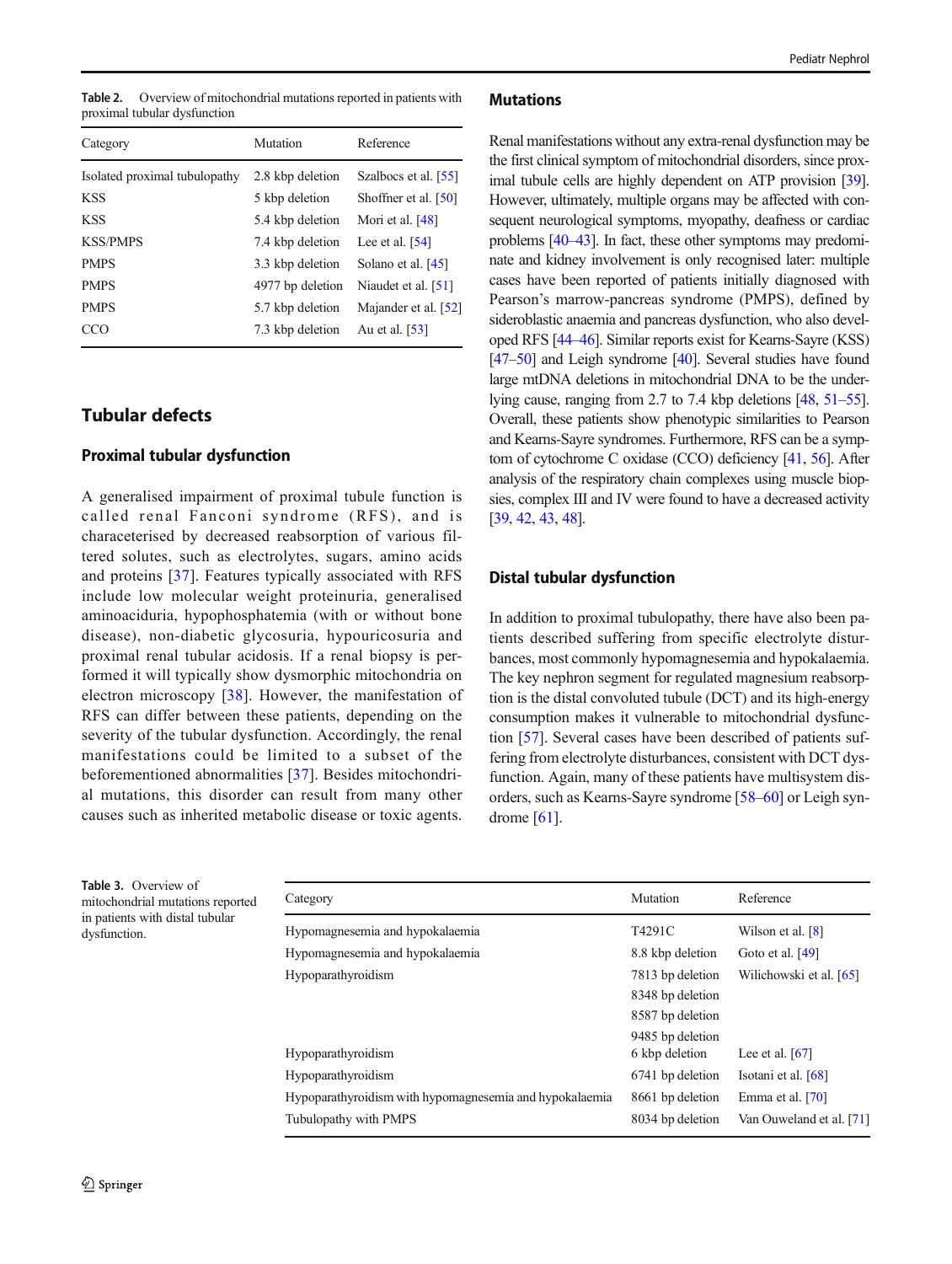Table 4. Overview of mitochondrial mutations reported in patients with nephrotic syndrome

| Mutation         | Reference             |
|------------------|-----------------------|
| A3243G           | Dinour et al. [73]    |
| A3243G           | Mima et al. [74]      |
| A4269G           | Taniike et al. [76]   |
| G5538A           | Lim et al. $[77]$     |
| A5728G           | Meulemans et al. [79] |
| A5843G           | Scaglia et al. [78]   |
| 2905 bp deletion | Becher et al. [80]    |
|                  |                       |

#### **Mutations**

Numerous patients were found to have hypoparathyroidism leading to hypocalcaemia and hyperphosphatemia [\[58,](#page-7-0) [60,](#page-7-0) [62](#page-7-0)–[68](#page-7-0)]. Magnesium is an important co-factor for the release of PTH hormone and thus, hypoparathyroidism is a common consequence of hypomagnesemia [\[69\]](#page-7-0). Magnesium levels were, however, not checked in every patient with hypoparathyroidism, but were significantly decreased in multiple cases [\[58,](#page-7-0) [61](#page-7-0), [62](#page-7-0), [66](#page-7-0), [67](#page-7-0)]. Furthermore, most patients with hypomagnesemia also suffered from hypokalaemia [[61,](#page-7-0) [62,](#page-7-0) [67\]](#page-7-0). Overall, these patients also suffered from sensorineural hearing deficits and myopathic symptoms. In a few cases, a clear deletion in mitochondrial DNA was found, ranging from 6 kbp to 8.8kbp (Table [3\)](#page-3-0) [[49](#page-7-0), [65](#page-7-0), [67,](#page-7-0) [70,](#page-7-0) [71](#page-7-0)].

A classical description of a mitochondrial cytopathy with DCT dysfunction was described in a large pedigree [\[8](#page-6-0)]. Symptoms included hypertension, hypercholesterolemia and hypomagnesemia with hypokalaemia and hypocalciuria, the electrolyte abnormalities being typical for DCT dysfunction. The symptoms segregated with a mtDNA mutation T4291C (Table [3\)](#page-3-0) located 5' to the anticodon in the mitochondrial tRNA<sup>Ile</sup> gene. Further symptoms included migraine headache, sensorineural hearing loss and hypertrophic cardiomyopathy, which are all phenotypes associated with mitochondrial dysfunction.

Table 5. Overview of mitochondrial mutations reported in patients with tubulointerstitial nephritis

| Category   | Mutation | Reference            |
|------------|----------|----------------------|
| <b>TIN</b> | A547T    | Connor et al. [85]   |
| <b>TIN</b> | G586A    | D'Aco et al. $[83]$  |
| <b>TIN</b> | A608G    | Tzen et al. [84]     |
| <b>TIN</b> | T616C    | Connor et al. [85]   |
| <b>TIN</b> | A5656G   | Zsurka et al. $[86]$ |

# Non-tubular manifestations

#### Nephrotic syndrome

It is not only tubular function that is affected by mitochondrial cytopathies in the kidney. Podocytes also have mitochondria and are energy-dependent. Steroid-resistant NS is a common manifestation of mitochondrial dysfunction associated with coenzyme Q deficiency, which is important to recognise, as it is treatable by ubiquinone supplementation [[72\]](#page-7-0). But nephrotic syndrome (NS) can also be seen with mtDNA mutations. Focal segmental glomerulosclerosis (FSGS) is a typical histological feature seen in degenerative glomerular disorders.

## **Mutations**

The point mutation m.A3243G, affecting tRNA leucine, is known in patients suffering from myopathy, encephalopathy, lactic acidosis, and stroke-like episodes (MELAS). This mutation has also been described in patients with FSGS [[73\]](#page-8-0). Interestingly, a patient suffering from MELAS with the A3234G mutation was found to have end-stage renal disease with glomerulosclerosis and interstitial fibrosis [[74](#page-8-0)]. This mutation is of particular interest in adults with mtDNA-related disease, as it is the most commonly found mutation [\[75](#page-8-0)]. Patients typically present with diabetes and/or hearing loss and the spectrum of renal manifestation besides nephrotic syndrome can include also proximal and/or distal impairment [\[75](#page-8-0)]. Different point tRNA mutations can also result in FSGS [\[76](#page-8-0)–[79](#page-8-0)]. Besides point mutations, a 2,905 bp deletion was found to result in FSGS, followed by necrotising nephritis with chronic interstitial nephritis [\[80](#page-8-0)].

#### Tubulointerstitial nephritis

Tubulointerstitial nephritis (TIN) is characterised by the infiltration of the kidney interstitium by inflammatory cells, which can ultimately cause reduced excretory renal function [[81\]](#page-8-0). The phenotype is generally kidney failure and low molecular weight ('tubular') proteinuria, which are signs of proximal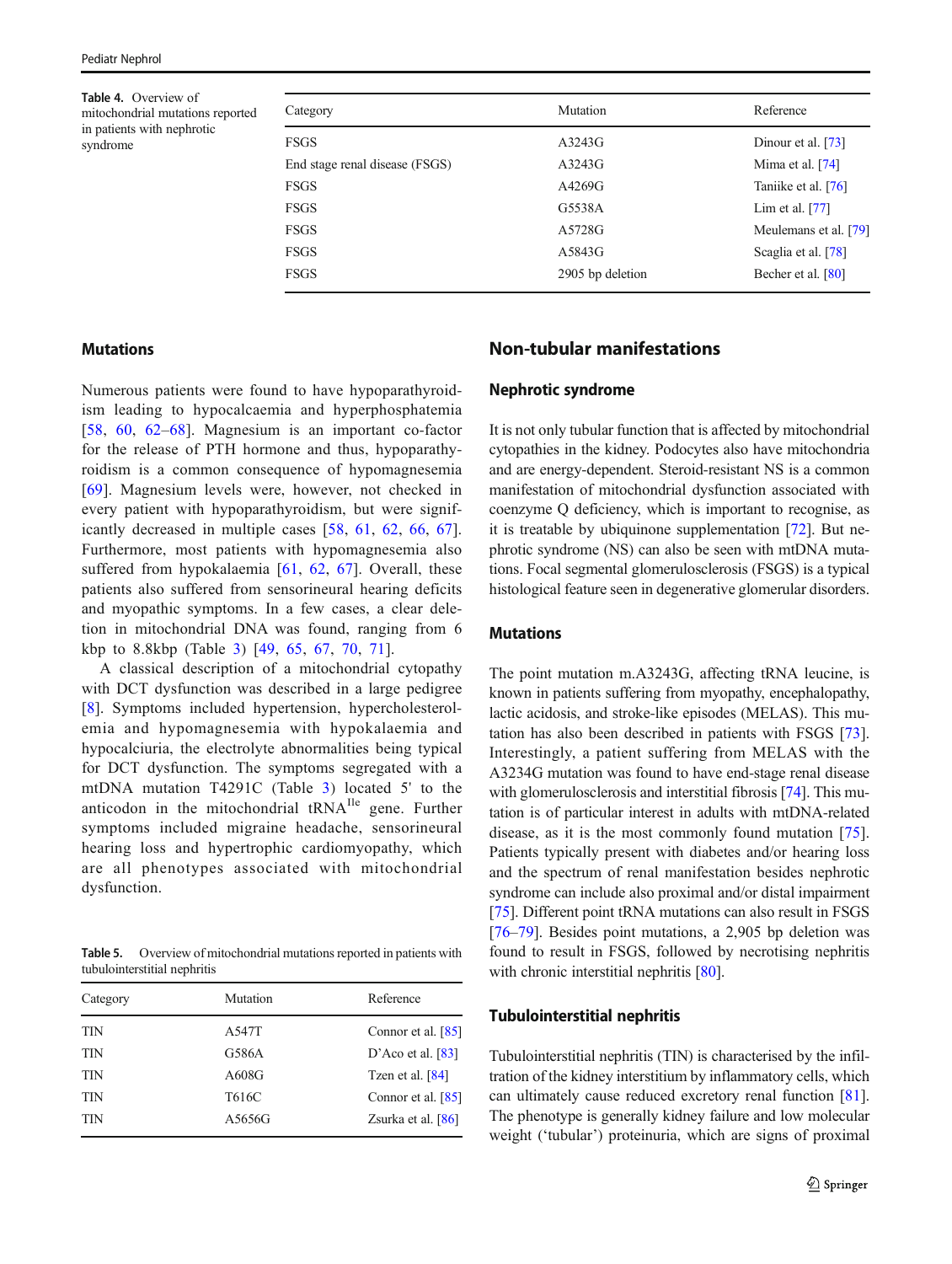tubular dysfunction [\[82](#page-8-0)]. It is most often caused by drug reactions; however, it may also be caused by infections or systemic disease. Dysregulation of apoptosis has been proposed as a mechanism of pathogenesis of inflammatory processes in mitochondrial TIN. Interestingly, a mitochondrial mutation in the renal epithelial tissue may lead to inflammation while the liver, heart and brain remain unaffected.

## **Mutations**

In patients with tubulointerstitial nephritis, multiple mutations in tRNAPhe were identified [[83](#page-8-0)–[85](#page-8-0)]. Moreover, in a family diagnosed with severe progressive tubulointerstitial nephritis the mutation A5656G was detected [[86](#page-8-0)].

## Genotype-phenotype

When reviewing mutations in the three clinical categories, it becomes apparent that there is no obvious genotypephenotype correlation: large mitochondrial deletions can be associated with proximal and distal tubular dysfunction, as well as nephrotic syndrome. Similarly, the most common mitochondrial mutation, A3234G, has initially been associated primarily with FSGS, but a more comprehensive study of adults with mitochondrial disease showed manifestations also included hypophosphatemia, elevated urinary retinol-binding protein and hypomagnesemia, as well as no obvious renal involvement [[75\]](#page-8-0). This variability was also reflected in the extra-renal manifestations, which ranged from maternally inherited diabetes and deafness to MELAS and myoclonic encephalopathy with ragged red fibres.

# **Treatment**

Since there is not yet a cure for mitochondrial diseases, the current approach is to treat these patients with the aim to alleviate symptoms and slow progression of the disease. Typically, treatment consists of dietary supplements, predominantly antioxidants, such as vitamin C, E, and K (40–160 mg/ day), because they are thought to be effective against the damage caused by ROS generation [[87](#page-8-0)]. These vitamins are electron acceptors, which allows them to bypass complex III deficiencies. However, there is no sufficient evidence for the actual benefit [\[88](#page-8-0)]. Riboflavin (50–400 mg/day), also known as vitamin  $B_2$ , acts as a flavoprotein precursor in complexes I and II and is shown to be efficient in the C-1 and C-II deficiencies [\[89](#page-8-0)]. Folic acid also belongs to the B vitamins family and is involved in protein synthesis in mitochondria. Folate deficiency is common in patients with mitochondrial cytopathies and is often found in patients with Kearns-Sayre syndrome [[90\]](#page-8-0). Furthermore, Coenzyme Q10 (CoQ10) (80–

300 mg/day) is most often prescribed for patients with complex III deficiencies, but also affects complexes I and II. It is important for the mitochondrial electron transport chain, because it can move electrons from complex I to II and transfer them to complex III [[91](#page-8-0)]. Other treatments are  $\alpha$ -lipoic acid (suggested dosage 5–200 mg/day), which is an antioxidant that can decrease the ROS generated by OXPHOS, therefore decreasing oxidative stress in mitochondria [[92](#page-8-0)], and L-Arginine (150–300 mg/kg/day), a nitric oxide precursor [\[93,](#page-8-0) [94\]](#page-8-0). While these treatments focus on improving the function of the mitochondria, organ-specific interventions, such as kidney transplantation, can also be used as treatment. Treating mitochondrial diseases, however, remains challenging, because the phenotype of the disease in each family is quite variable, and so are the responses to medications. Nuclear genetic modifiers could influence the response drastically.

Patients with mitochondrial disorders can receive genetic counselling to try to prevent disease transmission. However, due to the complexity of the inheritance of mtDNA this remains difficult. To avoid transmission, the most reliable method is to use a donor oocyte. The major limitation is the lack of a child who is biologically related to both parents. Another approach is pronuclear transfer. This technique involves the transfer of the pronuclei from one zygote to another, which results in a zygote containing nuclear DNA from the parents but mtDNA from a donor [\[95](#page-8-0)].

## Conclusion and future perspective

In summary, the identification of the different mutations in mitochondrial DNA has enabled us to have a better understanding of the effect of mitochondrial dysfunction on target tissues, including the renal epithelium. A proximal tubulopathy is the most common tubular manifestation, but other patterns of electrolyte abnormalities have also been reported suggesting the involvement of other tubular segments, especially the DCT. Moreover, non-tubular defects due to mitochondrial mutations have been described. A better understanding of the precise disease mechanisms is needed to facilitate improved treatments.

Open Access This article is licensed under a Creative Commons Attribution 4.0 International License, which permits use, sharing, adaptation, distribution and reproduction in any medium or format, as long as you give appropriate credit to the original author(s) and the source, provide a link to the Creative Commons licence, and indicate if changes were made. The images or other third party material in this article are included in the article's Creative Commons licence, unless indicated otherwise in a credit line to the material. If material is not included in the article's Creative Commons licence and your intended use is not permitted by statutory regulation or exceeds the permitted use, you will need to obtain permission directly from the copyright holder. To view a copy of this licence, visit http://creativecommons.org/licenses/by/4.0/.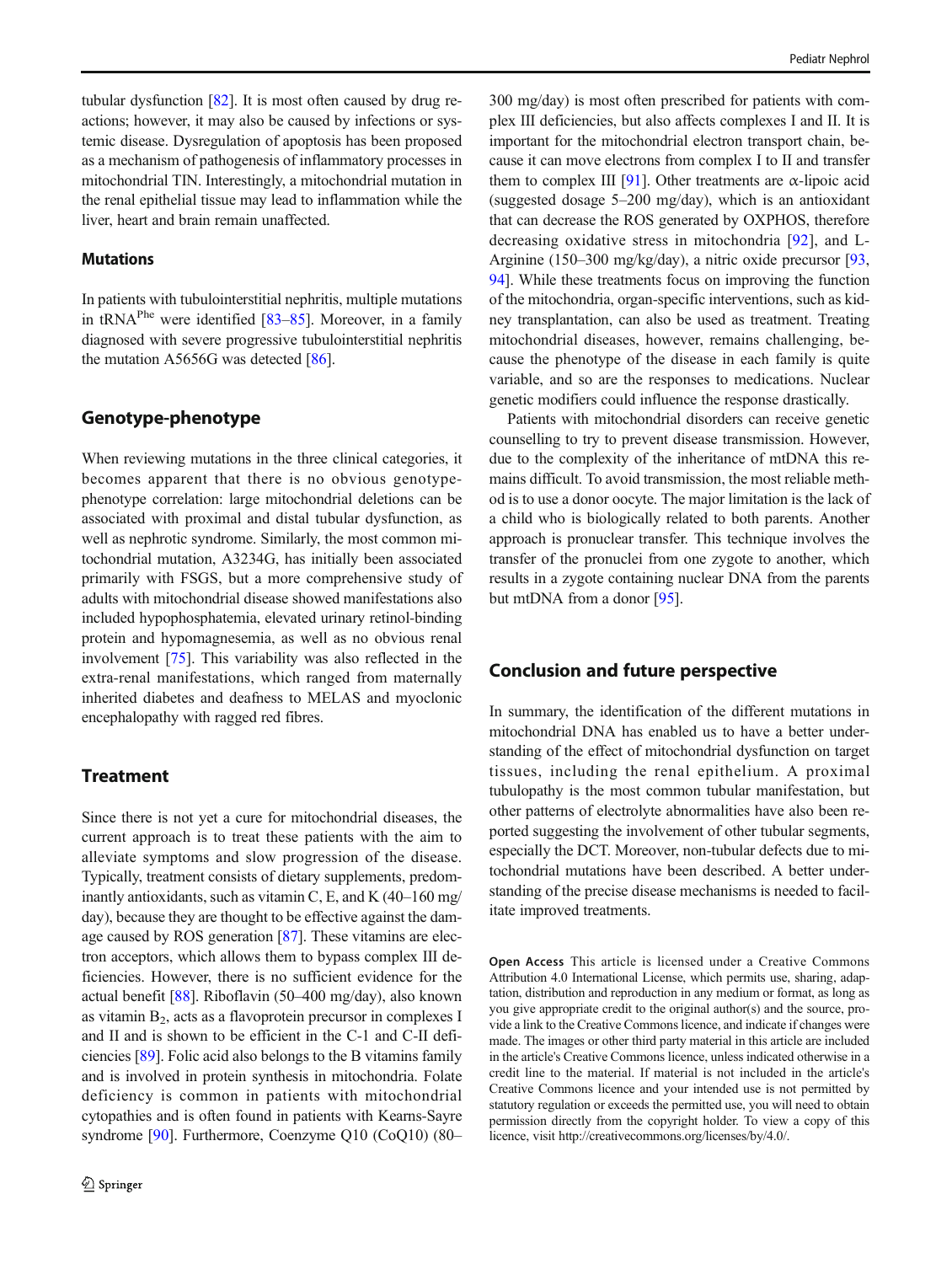## <span id="page-6-0"></span>References

- 1. Osellame LD, Blacker TS, Duchen MR (2012) Cellular and molecular mechanisms of mitochondrial function. Best Pract Res Clin Endocrinol Metab 26(6):711–723
- 2. Munnich A, Rustin P, Rötig A, Chretien D, Bonnefont J-P, Nuttin C, Cormier V, Vassault A, Parvy P, Bardet J, Charpentier C, Rabier D, Saudubray J-M (1992) Clinical aspects of mitochondrial disorders. J Inherit Metab Dis 15(4):448–455
- 3. Thorburn DR (2004) Mitochondrial disorders: prevalence, myths and advances. J Inherit Metab Dis 27(3):349–362
- 4. Bannwarth S, Procaccio V, Lebre AS, Jardel C, Chaussenot A, Hoarau C, Maoulida H, Charrier N, Gai X, Xie HM, Ferre M, Fragaki K, Hardy G, Mousson de Camaret B, Marlin S, Dhaenens CM, Slama A, Rocher C, Paul Bonnefont J, Rötig A, Aoutil N, Gilleron M, Desquiret-Dumas V, Reynier P, Ceresuela J, Jonard L, Devos A, Espil-Taris C, Martinez D, Gaignard P, Le Quan Sang K-H, Amati-Bonneau P, Falk MJ, Florentz C, Chabrol B, Durand-Zaleski I, Paquis-Flucklinger V (2013) Prevalence of rare mitochondrial DNA mutations in mitochondrial disorders. J Med Genet 50(10):704–714
- 5. Bhargava P, Schnellmann RG (2017) Mitochondrial energetics in the kidney. Nat Rev Nephrol 13(10):629–646
- 6. Kleta R, Bockenhauer D (2018) Salt-losing tubulopathies in children: what's new, what's controversial? J Am Soc Nephrol JASN 29(3):727–739
- 7. Chevalier RL (2016) The proximal tubule is the primary target of injury and progression of kidney disease: role of the glomerulotubular junction. Am J Physiol Ren Physiol 311(1): F145–F161
- 8. Wilson FH, Hariri A, Farhi A, Zhao H, Petersen KF, Toka HR, Nelson-Williams C, Raja KM, Kashgarian M, Shulman GI, Scheinman SJ, Lifton RP (2004) A Cluster of Metabolic Defects Caused by Mutation in a Mitochondrial tRNA. Science 306(5699): 1190–1194
- 9. El-Hattab AW, Craigen WJ, Scaglia F (2017) Mitochondrial DNA maintenance defects. Biochim Biophys Acta Mol basis Dis 1863(6):1539–1555
- 10. Anderson S, Bankier AT, Barrell BG, de Bruijn MHL, Coulson AR, Drouin J, Eperon IC, Nierlich DP, Roe BA, Sanger F, Schreier PH, Smith AJH, Staden R, Young IG (1981) Sequence and organization of the human mitochondrial genome. Nature 290(5806):457–465
- 11. Taanman J-W (1999) The mitochondrial genome: structure, transcription, translation and replication. Biochim Biophys Acta BBA - Bioenerg 1410(2):103–123
- 12. Koopman WJH, Distelmaier F, Smeitink JA, Willems PH (2013) OXPHOS mutations and neurodegeneration. EMBO J 32(1):9–29
- 13. Calvo SE, Mootha VK (2010) The mitochondrial proteome and human disease. Annu Rev Genomics Hum Genet 11:25–44
- 14. Sharma LK, Lu J, Bai Y (2009) Mitochondrial respiratory complex I: structure, function and implication in human diseases. Curr Med Chem 16(10):1266–1277
- 15. Cecchini G (2003) Function and structure of complex II of the respiratory chain. Annu Rev Biochem 72(1):77–109
- 16. Bénit P, Lebon S, Rustin P (2009) Respiratory-chain diseases related to complex III deficiency. Biochim Biophys Acta BBA - Mol Cell Res 1793(1):181–185
- 17. Saraste M (1983) How complex is a respiratory complex? Trends Biochem Sci 8(4):139–142
- 18. Jonckheere AI, Smeitink JAM, Rodenburg RJT (2012) Mitochondrial ATP synthase: architecture, function and pathology. J Inherit Metab Dis 35(2):211–225
- 19. Kim KM, Noh JH, Abdelmohsen K, Gorospe M (2017) Mitochondrial noncoding RNA transport. BMB Rep 50(4):164– 174
- 20. Attardi G, Schatz G (1988) Biogenesis of mitochondria. Annu Rev Cell Biol 4:289–333
- 21. Falkenberg M, Gaspari M, Rantanen A, Trifunovic A, Larsson N-G, Gustafsson CM (2002) Mitochondrial transcription factors B1 and B2 activate transcription of human mtDNA. Nat Genet 31(3): 289–294
- 22. Bonawitz ND, Clayton DA, Shadel GS (2006) Initiation and beyond: multiple functions of the human mitochondrial transcription machinery. Mol Cell 24(6):813–825
- 23. Ramachandran A, Basu U, Sultana S, Nandakumar D, Patel SS (2017) Human mitochondrial transcription factors TFAM and TFB2M work synergistically in promoter melting during transcription initiation. Nucleic Acids Res 45(2):861–874
- 24. Posse V, Shahzad S, Falkenberg M, Hällberg BM, Gustafsson CM (2015) TEFM is a potent stimulator of mitochondrial transcription elongation in vitro. Nucleic Acids Res 43(5):2615–2624
- 25. Carrodeguas JA, Theis K, Bogenhagen DF, Kisker C (2001) Crystal structure and deletion analysis show that the accessory subunit of mammalian DNA polymerase gamma, Pol gamma B, functions as a homodimer. Mol Cell 7(1):43–54
- 26. Clayton DA (1982) Replication of animal mitochondrial DNA. Cell. 28(4):693–705
- 27. Rossignol R, Faustin B, Rocher C, Malgat M, Mazat J-P, Letellier T (2003) Mitochondrial threshold effects. Biochem J 370(Pt 3):751– 762
- 28. Sato M, Sato K (2012) Maternal inheritance of mitochondrial DNA: degradation of paternal mitochondria by allogeneic organelle autophagy, allophagy. Autophagy. 8(3):424–425
- 29. Sallevelt SCEH, de Die-Smulders CEM, Hendrickx ATM, Hellebrekers DMEI, de Coo IFM, Alston CL, Knowles C, Taylor RW, McFarland R, Smeets HJM (2017) De novo mtDNA point mutations are common and have a low recurrence risk. J Med Genet 54(2):73–83
- 30. Marlow FL (2017) Mitochondrial matters: mitochondrial bottlenecks, self-assembling structures, and entrapment in the female germline. Stem Cell Res 21:178–186
- 31. Khrapko K (2008) Two ways to make a mtDNA bottleneck. Nat Genet 40(2):134–135
- 32. Zhang H, Burr SP, Chinnery PF (2018) The mitochondrial DNA genetic bottleneck: inheritance and beyond. Essays Biochem 62(3): 225–234
- 33. Brown WM, George M, Wilson AC (1979) Rapid evolution of animal mitochondrial DNA. Proc Natl Acad Sci U S A 76(4): 1967–1971
- 34. Wei YH (1998) Oxidative stress and mitochondrial DNA mutations in human aging. Proc Soc Exp Biol Med Soc Exp Biol Med N Y N 217(1):53–63
- 35. Fazzini F, Lamina C, Fendt L, Schultheiss UT, Kotsis F, Hicks AA, Meiselbach H, Weissensteiner H, Forer L, Krane V, Eckardt K-U, Köttgen A, Kronenberg F, Eckardt K-U, Meiselbach H, Schneider M, Dienemann T, Prokosch H-U, Bärthlein B, Beck A, Ganslandt T, Reis A, Ekici AB, Avendaño S, Becker-Grosspitsch D, Alberth-Schmidt U, Hausknecht B, Zitzmann R, Weigel A, Walz G, Köttgen A, Schultheiß U, Kotsis F, Meder S, Mitsch E, Reinhard U, Floege J, Schlieper G, Saritas T, Ernst S, Beaujean N, Schaeffner E, Baid-Agrawal S, Theisen K, Haller H, Menne J, Zeier M, Sommerer C, Woitke R, Wolf G, Busch M, Fuß R, Sitter T, Blank C, Wanner C, Krane V, Börner-Klein A, Bauer B, Kronenberg F, Raschenberger J, Kollerits B, Forer L, Schönherr S, Weissensteiner H, Oefner P, Gronwald W, Zacharias H, Schmid M, Nadal J (2019) Mitochondrial DNA copy number is associated with mortality and infections in a large cohort of patients with chronic kidney disease. Kidney Int 96(2):480–488
- 36. Smits P, Smeitink J, van den Heuvel L (2010) Mitochondrial Translation and Beyond: Processes Implicated in Combined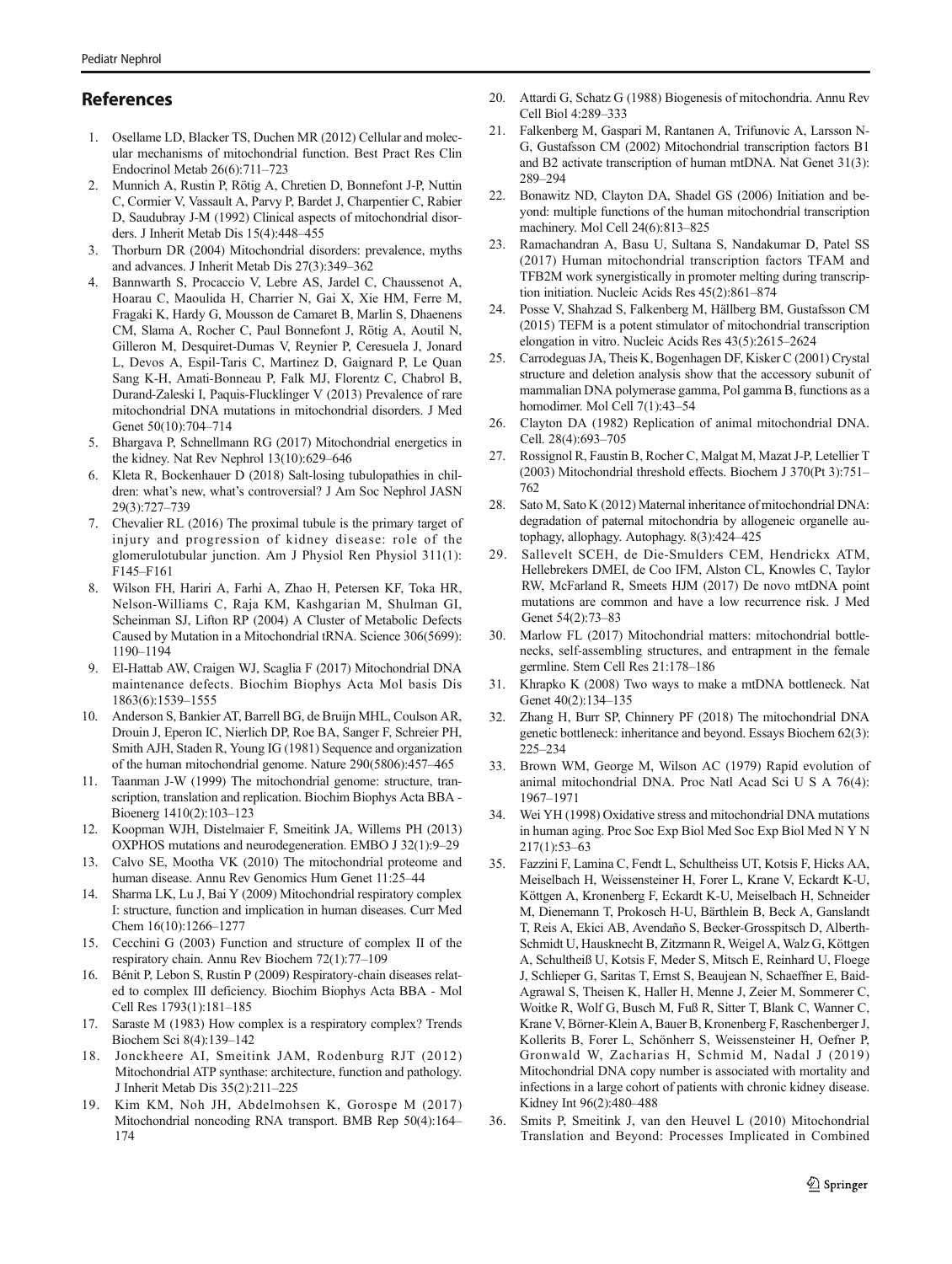<span id="page-7-0"></span>Oxidative Phosphorylation Deficiencies. J Biomed Biotechnol 2010:737385

- 37. Klootwijk ED, Reichold M, Unwin RJ, Kleta R, Warth R, Bockenhauer D (2015) Renal Fanconi syndrome: taking a proximal look at the nephron. Nephrol Dial Transplant 30(9):1456–1460
- 38. Thorner PS, Balfe JW, Becker LE, Baumal R (1985) Abnormal Mitochondria on a renal biopsy from a case of mitochondrial myopathy. Pediatr Pathol 4(1–2):25–35
- 39. Kuwertz-Bröking E, Koch HG, Marquardt T, Rossi R, Helmchen U, Müller-Höcker J, Harms E, Bulla M (2000) Renal Fanconi syndrome: first sign of partial respiratory chain complex IV deficiency. Pediatr Nephrol 14(6):495–49
- 40. Ogier H, Lombes A, Scholte HR, Poll-The BT, Fardeau M, Alcardi J, Vignes B, Niaudet P, Saudubray JM (1988) de Toni-Fanconi-Debré syndrome with leigh syndrome revealing severe muscle cytochrome c oxidase deficiency. J Pediatr 112(5):734–739
- 41. Van Biervliet JPGM, Bruinvis L, Ketting D, De Bree PK, Der Heiden CV, Wadman SK, Willems JL, Bookelman H, Haelst UV, Monnens LAH (1977) Hereditary mitochondrial myopathy with lactic acidemia, a De Toni-Fanconi-Debré syndrome, and a defective respiratory chain in voluntary striated muscles. Pediatr Res 11(10):1088
- 42. Sperl W, Ruitenbeek W, Trijbels JMF, Sengers RCA, Stadhouders AM, Guggenbichler JP (1988) Mitochondrial myopathy with lactic acidaemia, Fanconi-De Toni-Debre syndrome and a disturbed succinate: cytochrome c oxidoreductase activity. Eur J Pediatr 147(4): 418–421
- 43. Morris AAM, Taylor RW, Birch-Machin MA, Jackson MJ, Coulthard MG, Bindoff LA, Welch RJ, Howell N, Turnbull DM (1995) Neonatal Fanconi syndrome due to deficiency of complex III of the respiratory chain. Pediatr Nephrol 9(4):407–411
- 44. Atale A, Bonneau-Amati P, Rötig A, Fischer A, Perez-Martin S, de Lonlay P, Niaudet P, De Parscau L, Mousson C, Thauvin-Robinet C, Munnich A, Huet F, Faivre L (2009) Tubulopathy and pancytopaenia with normal pancreatic function: A variant of Pearson syndrome. Eur J Med Genet 52(1):23–26
- 45. Solano A, Russo G, Playan A, Parisi M, Palumbo M, Renis M, López-Pérez MJ, Andreu AL, Montoya J, DiPietro M, Scuderi A (2004) De Toni-Debre-Fanconi syndrome due to a palindromeflanked deletion in mitochondrial DNA. Pediatr Nephrol 19(7): 790–793
- 46. Gilbert RD, Paed FC, Emms M, Tech DM (1996) Pearson's Syndrome Presenting with Fanconi Syndrome. Ultrastruct Pathol 20(5):473–475
- 47. Mihai CM, Catrinoiu D, Toringhibel M, Stoicescu RM, Hancu A (2009) De Toni-Debré-Fanconi syndrome in a patient with Kearns-Sayre syndrome: a case report. J Med Case Reports 3(1):101
- 48. Mori K, Narahara K, Ninomiya S, Goto Y, Nonaka I (1991) Renal and skin involvement in a patient with complete Kearns-Sayre syndrome. Am J Med Genet 38(4):583–587
- 49. Goto Y, Itami N, Kajii N, Tochimaru H, Endo M, Horai S (1990) Renal tubular involvement mimicking Bartter syndrome in a patient with Kearns-Sayre syndrome. J Pediatr 116(6):904–910
- 50. Shoffner JM, Voljavec AS, Dixon J, Kaufman A, Wallace DC, Mitch WE (1995) Renal amino acid transport in adults with oxidative phosphorylation diseases. Kidney Int 47(4):1101–1107
- 51. Niaudet P, Heidet L, Munnich A, Schmitz J, Bouissou F, Gubler MC, Rötig A (1994) Deletion of the mitochondrial DNA in a case of de Toni-Debre-Fanconi syndrome and Pearson syndrome. Pediatr Nephrol 8(2):164–168
- 52. Majander A, Suomalainen A, Vettenranta K, Sariola H, Perkio M, Holmberg C, Pihko H (1991) Congenital Hypoplastic Anemia, Diabetes, and Severe Renal Tubular Dysfunction Associated with a Mitochondrial DNA Deletion. Pediatr Res 30(4):327–330
- 53. Au KM, Lau SC, Mak YF, Lai WM, Chow TC, Chen ML, Chiu MC, Chan AYW (2007) Mitochondrial DNA deletion in a girl with Fanconi's syndrome. Pediatr Nephrol 22(1):136–140
- 54. Lee JJ, Tripi LM, Erbe RW, Garimella-Krovi S, Springate JE (2012) A mitochondrial DNA deletion presenting with corneal clouding and severe Fanconi syndrome. Pediatr Nephrol 27(5):869–872
- 55. Szabolcs MJ, Seigle R, Shanske S, Bonilla E, DiMauro S, D'Agati V (1994) Mitochondrial DNA deletion: a cause of chronic tubulointerstitial nephropathy. Kidney Int 45(5):1388–1396
- 56. Das AM, Schweitzer-Krantz S, Byrd DJ, Brodehl J (1994) Absence of cytochrome c oxidase activity in a boy with dysfunction of renal tubules, brain and muscle. Eur J Pediatr 153(4):267–270
- 57. Reilly RF, Ellison DH (2000) Mammalian distal tubule: physiology, pathophysiology, and molecular anatomy. Physiol Rev 80(1):277– 313
- 58. Toppet M (1977) Oculocraniosomatic Neuromuscular Disease With Hypoparathyroidism. Arch Pediatr Adolesc Med 131(4):437
- 59. Rheuban KS, Ayres NA, Duncan Sellers T, DiMarco JP (1983) Near-fatal Kearns-Sayre Syndrome: A Case Report and Review of Clinical Manifestations. Clin Pediatr (Phila) 22(12):822–825
- 60. Dewhurst AG, Hall D, Schwartz MS, McKeran RO (1986) Kearns-Sayre syndrome, hypoparathyroidism, and basal ganglia calcification. J Neurol Neurosurg Psychiatry 49(11):1323–1324
- 61. Simopoulos AP, Delea CS, Bartter FC (1971) Neurodegenerative disorders and hyperaldosteronism. J Pediatr 79(4):633–641
- 62. Harvey JN, Barnett D (1992) Endocrine dysfunction in Kearns-Sayre syndrome. Clin Endocrinol 37(1):97–104
- 63. Pellock JM, Behrens M, Lewis L, Holub D, Cartter S, Rowland LP (1978) Kearns-Sayre syndrome and hypoparathyroidism. Ann Neurol 3(5):455–458
- 64. Allen RJ, DiMauro S, Coulter DL, Papadimitriou A, Rothenberg SP (1983) Kearns-sayre syndrome with reduced plasma and cerebrospinal fluid folate. Ann Neurol 13(6):679–682
- 65. Wilichowski E, Grüters A, Kruse K, Rating D, Beetz R, Korenke GC, Ernst BP, Christen H-J, Hanefeld F (1997) Hypoparathyroidism and Deafness Associated with Pleioplasmic Large Scale Rearrangements of the Mitochondrial DNA: A Clinical and Molecular Genetic Study of Four Children with Kearns-Sayre Syndrome. Pediatr Res 41(2):193–200
- 66. Katsanos KH, Elisaf M, Bairaktari E, Tsianos EV (2001) Severe hypomagnesemia and hypoparathyroidism in Kearns-Sayre syndrome. Am J Nephrol 21(2):150–153
- 67. Lee YS, Yap HK, Barshop BA, Lee YS, Rajalingam S, Loke KY (2001) Mitochondrial tubulopathy: the many faces of mitochondrial disorders. Pediatr Nephrol 16(9):710–712
- 68. Isotani H, Fukumoto Y, Kawamura H, Furukawa K, Ohsawa N, Goto Y, Nishino I, Nonaka I (1996) Hypoparathyroidism and insulin-dependent diabetes mellitus in a patient with Kearns-Sayre syndrome harbouring a mitochondrial DNA deletion. Clin Endocrinol (Oxf) 45(5):637–641
- 69. Astor MC, Løvås K, Wolff ASB, Nedrebø B, Bratland E, Steen-Johnsen J, Husebye ES (2015) Hypomagnesemia and functional hypoparathyroidism due to novel mutations in the Mg-channel TRPM6. Endocr Connect 4(4):215–222
- 70. Emma F, Pizzini C, Tessa A, Di Giandomenico S, Onetti-Muda A, Santorelli FM, Bertini E, Rizzoni G (2006) "Bartter-like" phenotype in Kearns–Sayre syndrome. Pediatr Nephrol 21(3):355–360
- 71. Ouweland J van den, Klerk J de, Corput M van de, Dirks RW, Raap AK, Scholte HR, Huijmans JGM, Hart L 't, Bruining GJ, Maassen JA (2000) Characterization of a novel mitochondrial DNA deletion in a patient with a variant of the Pearson marrow–pancreas syndrome. Eur J Hum Genet 8(3):195
- 72. Starr MC, Chang IJ, Finn LS, Sun A, Larson AA, Goebel J, Hanevold C, Thies J, Van Hove JLK, Hingorani SR, Lam C (2018) COQ2 nephropathy: a treatable cause of nephrotic syndrome in children. Pediatr Nephrol Berl Ger 33(7):1257–1261